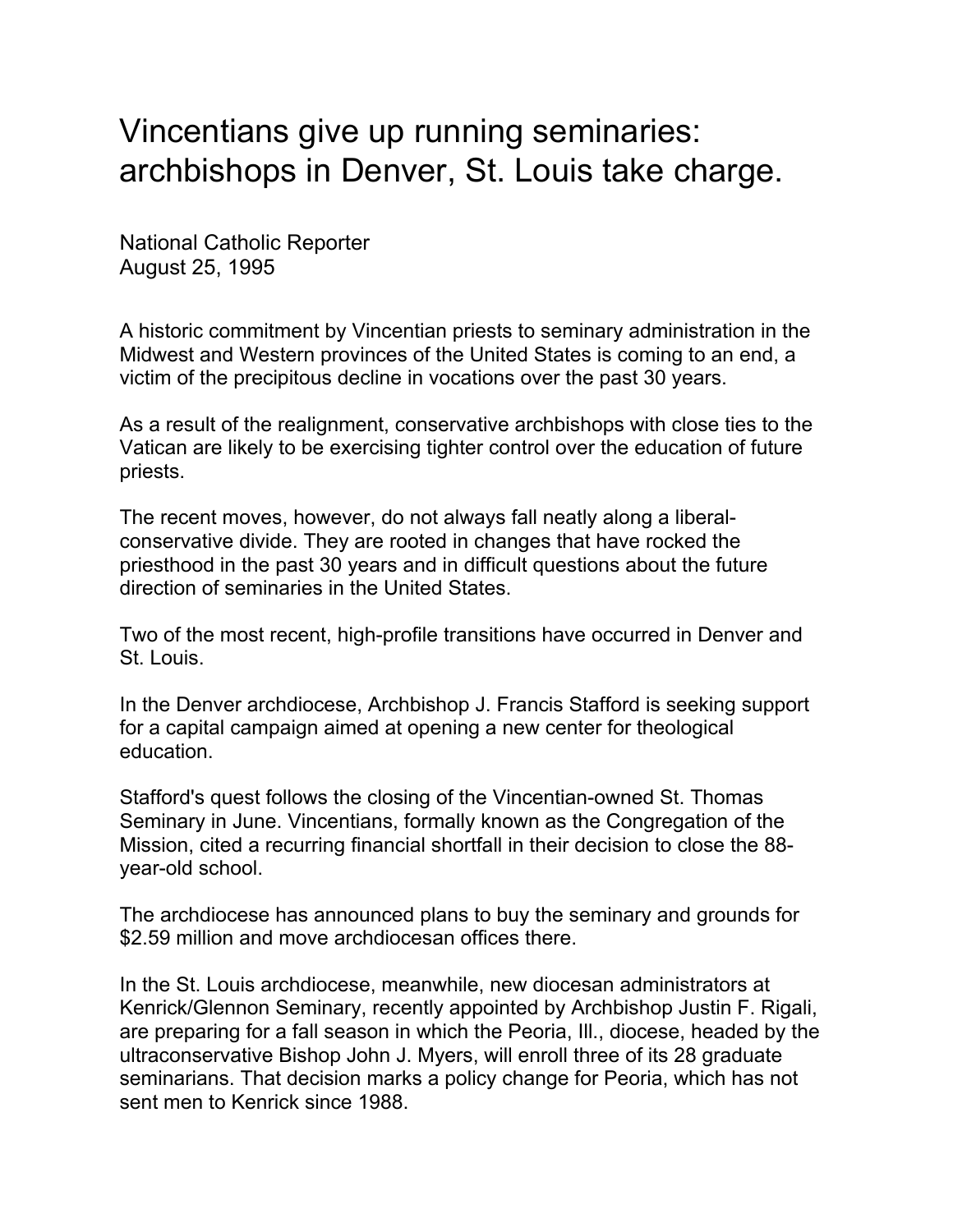Myers became auxiliary of Peoria in 1987 and was appointed to head the diocese in 1990.

Denver's vice chancellor and director of planning, Fr. Edward Buelt, said Stafford envisions a new seminary rooted in the theology of Pope John Paul II and Cardinal Joseph Ratzinger, who heads the Vatican's Congregation for the Doctrine of the Faith.

The plans are by no means certain and a school is probably several years away, said Buelt.

Meanwhile, the archdiocese has given the go-ahead to the Neo-Catechumenal Way, which plans to train some seminarians in denver. The Way, a lay organization founded in Spain in 1964 and viewed by many Catholics as strict and ultraconservative, will train priests from around the world to serve a missionary term outside Denver and then return to the archdiocese.

In April, Vincentians, who have operated Kenrick in St. Louis for some 175 years announced plans to bow out of administration, citing a shortage of qualified personnel. The archdiocese owns the building and grounds.

Nationwide, the number of Vincentian priests has dropped from 876 in 1970 to 519 in 1992, according to the Catholic Almanac. The total number of priests in the United States dropped by nearly 10,000 during that same period, from 59,800 to 49,947.

Rigali, appointed to St. Louis last year after the death of Archbishop John L. May, formerly served in Rome as secretary to the Vatican Congregation for Bishops, which oversees the assignment of bishops around the world.

Peoria's decision to renew its ties to Kenrick, which serves about 12 Midwestern dioceses, coincides with Rigali's recent appointment of Myers and another conservative bishop to Kenrick's board of trustees.

Fr. David Kipfer, vocations director in Peoria, said Meyers "will be working closely with Archbishop Rigali" in setting policy for the St. Louis school. The goal of seminary education, in Myers' view, is to form men who "embrace the teaching of the magisterium and then study it," according to Kipfer.

Kipfer said most of Peoria's seminarians currently attend either St. Charles Borromeo in Philadelphia or Mount St. Mary's in Emmitsburg, Md. Those are widely regarded as among the nation's most conservative seminaries.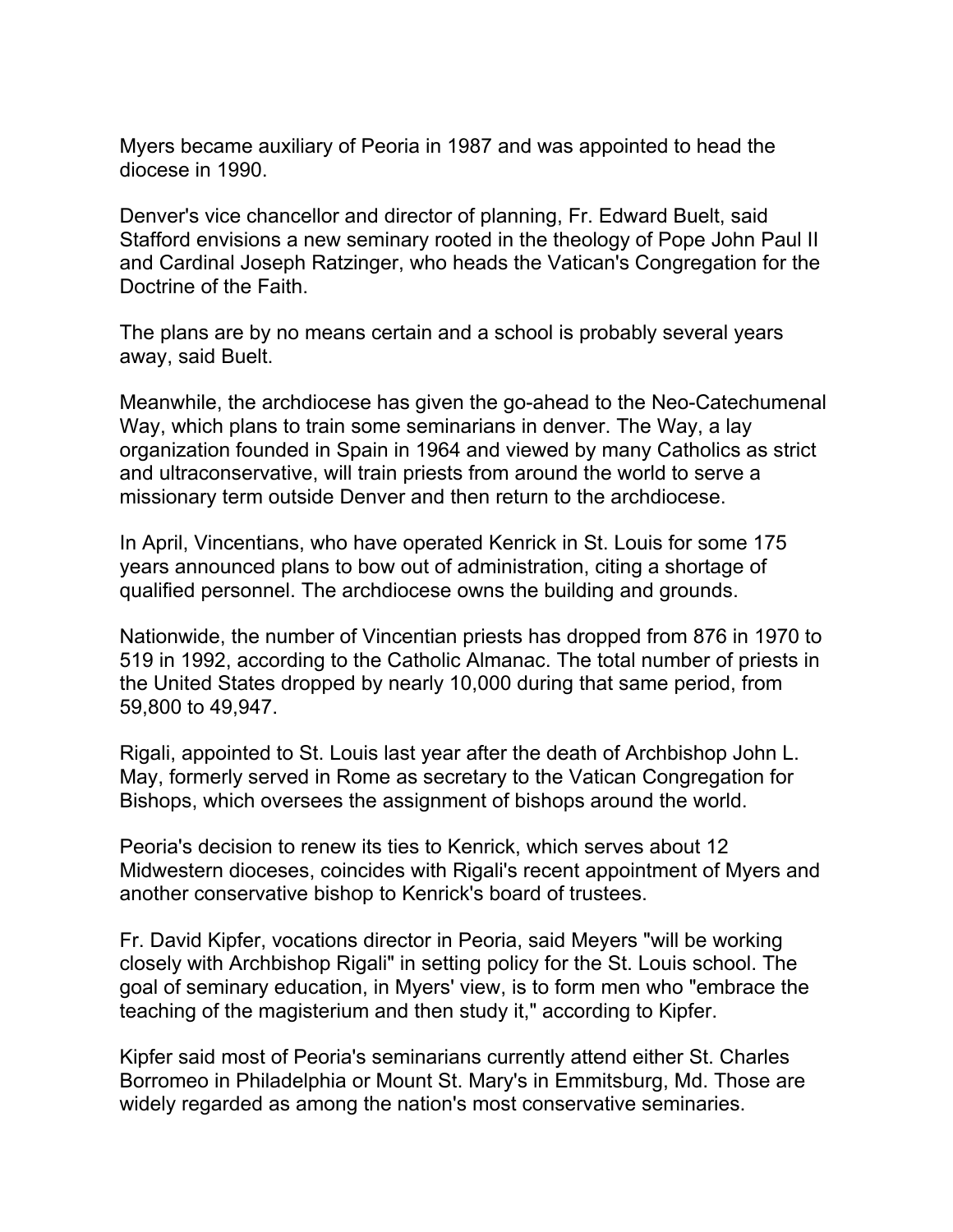The other recent Rigali appointment is Archbishop Elden Curtiss of Omaha, Neb. Curtiss headed a delegation of bishops and seminary rectors to St. Meinrad Seminary in Indiana earlier this year. The team's report is regarded as instrumental in the recent firing of Sr. Carmel McEnroy, a tenured theology professor who signed an open letter to Pope John Paul II calling for women's ordination.

Fr. Mark Filips, vocations director in Omaha, said the archdiocese will begin sending "a good portion" of its students to Kenrick now that Curtiss is on the board. Currently the archdiocese uses eight or nine seminaries and sends only three to four of its approximately 20 candidates to Kenrick, Filips said.

Long history ending

With the changes in St. Louis and Denver, Vincentians have ended a long chapter in their history.

In 1987, Vincentians turned over administration of St. John's Seminary in Camarillo, Calif., to the Los Angeles archdiocese, ending a 52-year history of administration there. The changeover occurred two years after Archbishop Roger Mahony was assigned to Los Angeles. Mahony, like Rigali and Stafford, is closely aligned with Pope John Paul II.

As in St. Louis, that change occurred because of a lack of qualified Vincentian administrators, according to Fr. Charles E. Miller, the last Vincentian to serve as rector of St. John's.

Also in the 1980s, a former Vincentian-owned seminary in Perryville, Mo., founded in 1818, was closed as an educational facility. St. Mary's buildings are now used for a museum and retirement center.

Several Vincentian-run high school seminaries have also closed. The only remaining Vincentian school in the Midwest, West or Southern provinces is DePaul University in Chicago, according to Fr. Joe Geders, treasurer for the Vincentians in Chicago. Geders said at least 15 schools owned or operated by the Vincentians in those regions have closed since the early 1970s.

In the recent changes, both archdiocesan and Vincentian officials insist that Vincentians chose to abandon seminary administration and were not forced to do so by church officials.

In fact, Buelt, vice chancellor and director of planning in Denver, said the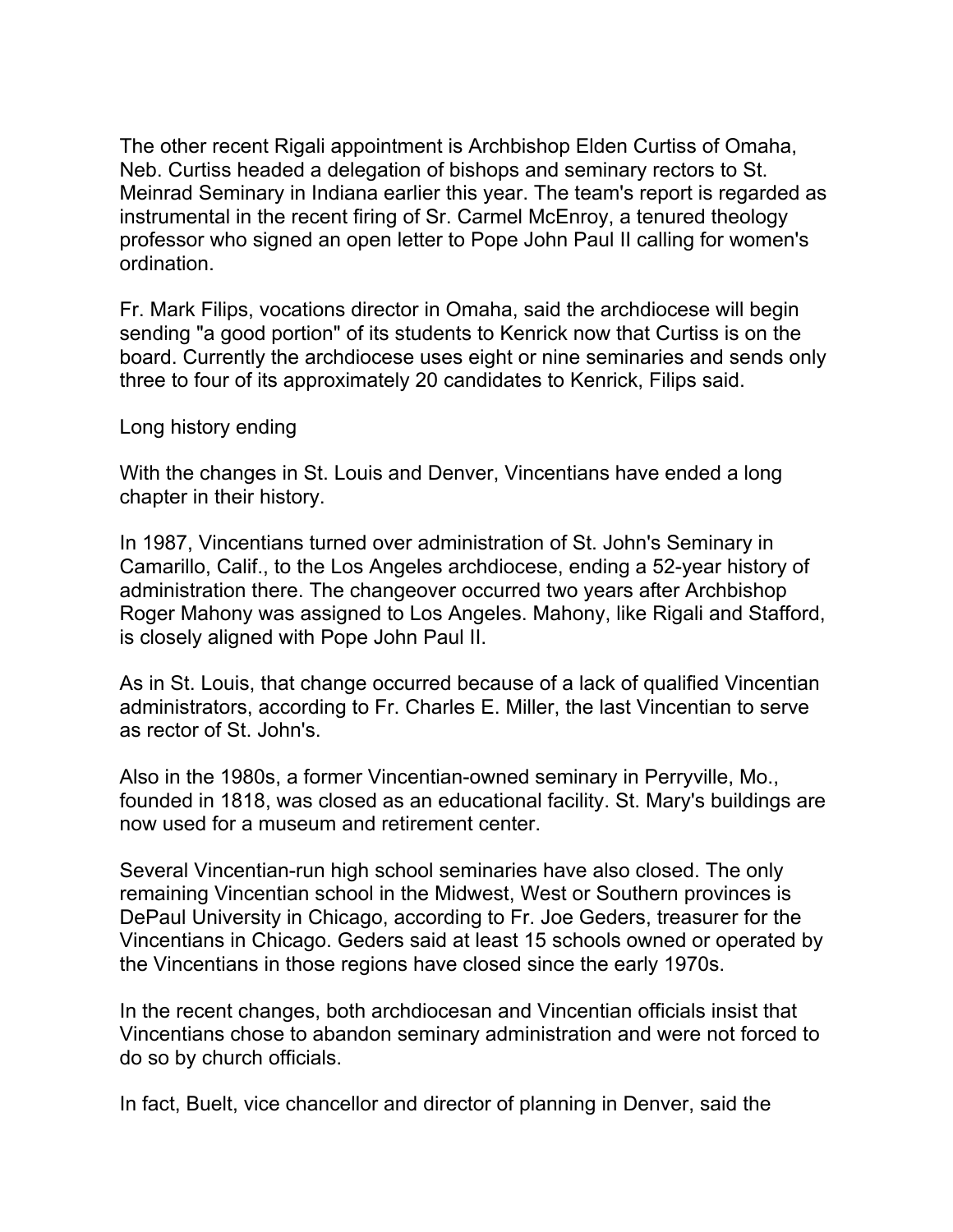order's decision to close St. Thomas had come as a surprise.

"We did not welcome the closure of the seminary," he said. "The archbishop has a long track record of supporting St. Thomas."

Francis X Maier, Stafford's spokesman, noted that Vincentians, at Stafford's invitation, have been given pastoral leadership of the historic Holy Ghost Parish in downtown Denver -- "a sign of the archbishop's cordial relations" with the religious order.

Bishops 'lost confidence'

Still, in a June 16 letter to Denver priests, Stafford said area bishops had "lost confidence" in St. Thomas. The archbishop, reported to be at odds for some time with Vincentians over curriculum, wrote, "Men who were ordained at times found that they had been inadequately prepared for the practical challenges of pastoral work in one or more key formation areas, such as celibacy and the theology of sacred orders."

Stafford noted that only five dioceses sent seminarians to St. Thomas last year, compared to 26 in the 1970s and '80s. Numbers are critical for seminaries, competing as they are for a small pool of men. Nationally, the pool has dropped from 20,000 in the late 1960s to a little more than 1,000 today, according to Joseph O'Hara, research associate for CARA, the Center for Applied Research in the Apostolate. CARA keeps tabs on priestly vocations and seminaries.

Stafford's letter, which reportedly stunned and angered Vincentians, set the stage for a major capital fund drive for the archbishop's seminary plans. The transfer of ownership, Stafford wrote to priests, represented "an opportunity to build an entirely new seminary," one dedicated to Pope John Paul II and centered on the concept of priests as "the new evangelizers."

Maier said The Denver Post had recorded "some of the disappointments" with St. Thomas, but he stressed that the archbishop's letter should not be viewed as critical of the Vincentians.

"We have to look at the realities," he said. "We can't be Pollyannaish. The bishops stopped sending men to St. Thomas. Why? Not because of the cost."

According to The Denver Post, Stafford's criticisms had extended to theologians studied by seminarians at St. Thomas, use of Protestant teachers for some theology classes, and the overall formation program, which includes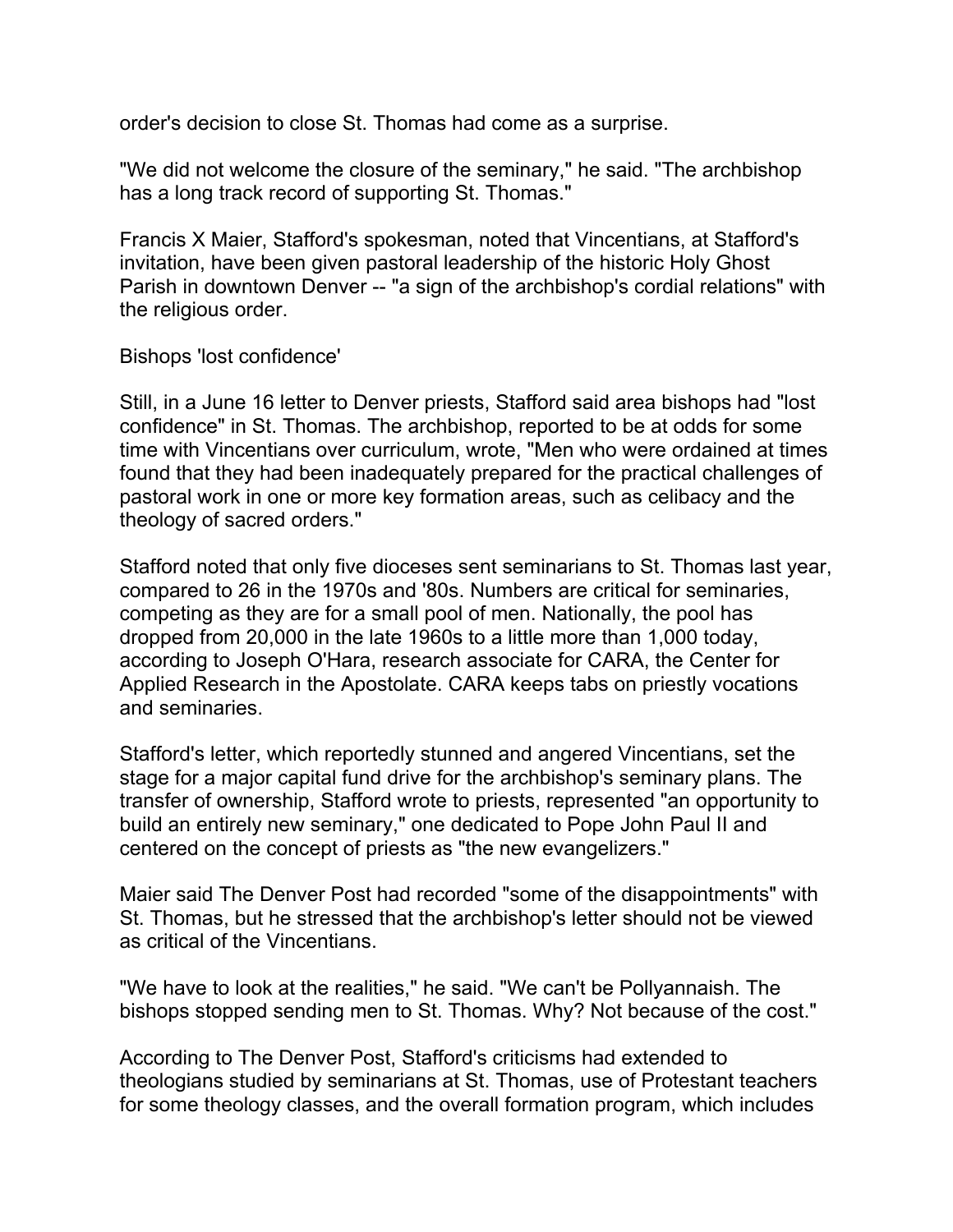study of theology and canon law and development of a seminarian's spiritual life.

"Many good men have been produced by the program," said Maier, "but there's a need for a new kind of formation given the changing cultural environment of the states. St. Thomas did not seem to be meeting the needs of many bishops."

## Pope provides vision

Buelt said arguments for establishing a new seminary are both geographic and theological. With the closing of St. Thomas, "there aren't any seminaries in this vast Rocky Mountain-Great Plains region with its unique historical and cultural realities," he said.

"Second, we have this great document the pope issued in 1992," he said. "The Holy Father, in that letter, based upon the reflections of the synod of bishops on priestly formation, repeats the exhortation of the bishops of the world that what is needed for the third millennium is a new urgency to priestly formation to meet the needs of the new evangelization."

Buelt said he and Stafford had met with some 20 bishops of the region in March "to discuss interest in maintaining a seminary in Denver."

He said several were enthusiastic since such a seminary "would not be an attempt to adapt older structures to new needs of evangelization. Because it would be started from scratch, it could be thoroughly imbued with the pope's program of priestly formation and with the program for priestly formation issued by U.S. Catholic bishops in 1993."

Denver officials said the new seminary's curriculum would be modeled in part on the John Paul II Institute for Studies on Marriage and Family in Washington. The pontifical institute was founded by Pope John Paul II in Rome in 1982. The U.S. campus was established six years later. The school grants a master's degree in theological studies and a licentiate in sacred theology of marriage and family, offered jointly with Mount St. Mary's in Emmitsburg.

Maier stressed, however, that the archdiocese would hold back on plans until they proved to reflect "good financial stewardship." Some sources in Denver feel Stafford will have a hard time garnering support for his plan from Denver Catholics and from other bishops in the region.

This fall, 14 of Denver's 21 seminarians will go to Mundelein Seminary in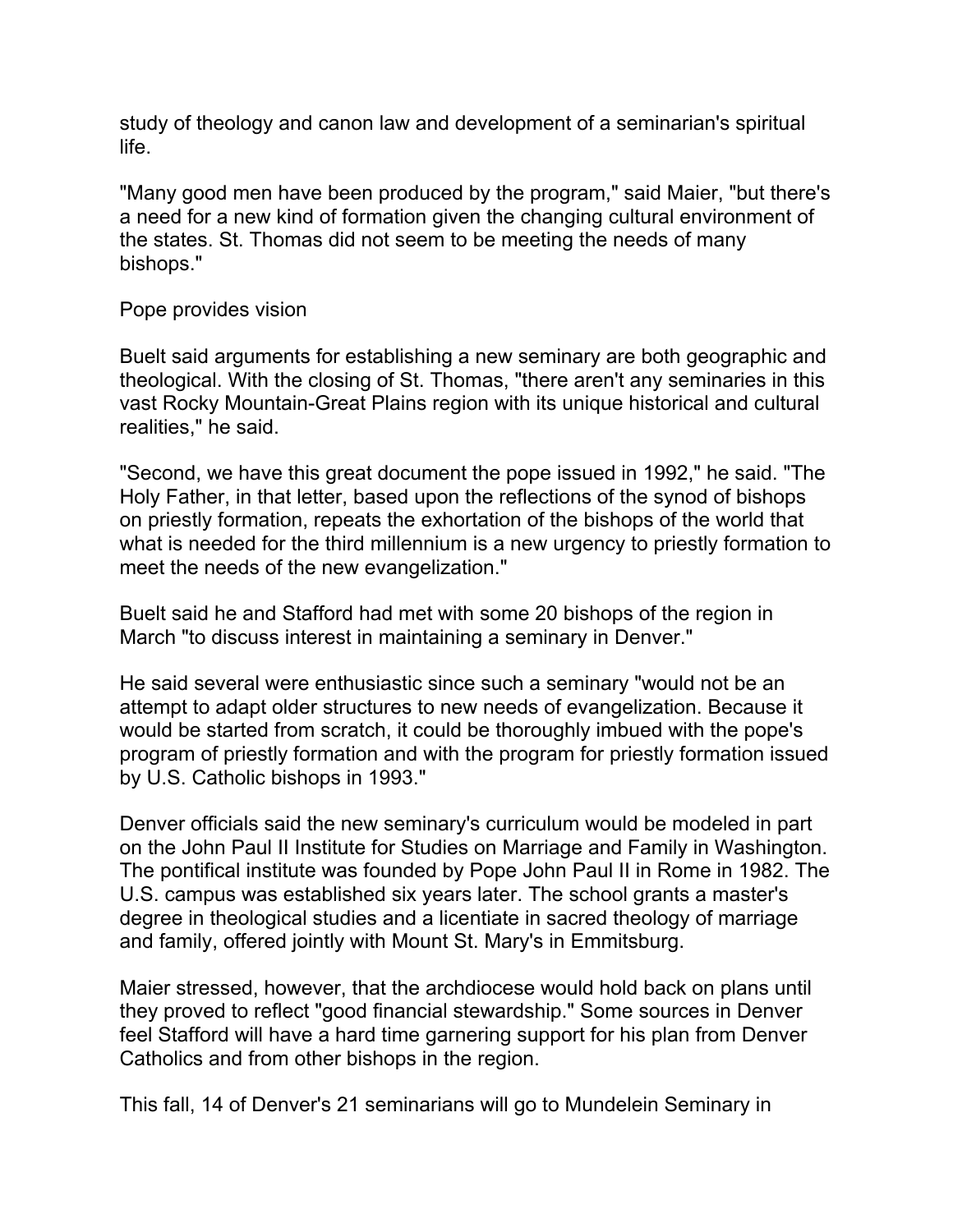Chicago; four to the Josephinum in Columbus, Ohio; one to Sacred Heart in Hales Corners, Wisc. One will study at St. Meinrad; another in Rome.

O'Hara said the Josephinum had shown a strong increase in students last year -- 38 percent. The conservative Mount St. Mary's has had small gains the past two years, 3 to 4 percent.

At Kenrick, nine fewer candidates enrolled last fall than the previous year; 52 students compared to 61, nearly a 20 percent drop, O'Hara said.

Stafford's apparent approval of Mundelein may seem surprising, given that, among Midwestern seminaries, it is generally considered among the more liberal.

Buelt said, "Archbishop Stafford has a great deal of respect for the program of priestly formation that Cardinal (Joseph) Bernardin has instilled at Mundelein. Mundelein has a great deal of pastoral sensitivity in its formation that accords with our pastoral sensitivity."

Maier said it is misleading to label Stafford "conservative." He is progressive in his social policies, though regarded as a strong theological conservative. For example, Maier said, Stafford released a letter last November calling for economic and social justice in the Western Slope region of Colorado, where rapid development has created wide economic disparities.

Another key commonality between Denver and Mundelein is the school's program for Hispanic ministry, Buelt said. People migrating from Mexico often travel first to Denver then to Chicago, he said.

## At heart of diocese

As for St. Louis, a news release issued by Vincentians in early April said their decision to resign from seminary administration represented "mutual agreement" at a time when the religious order would ordinarily have been renewing their long-standing contract with the archdiocese.

Vincentian Fr. James Swift, assistant for missions to Fr. John F. Gagnepain, provincial for the Midwest, said the transition resulted solely from a shortage of Vincentians qualified to be administrators.

"We were reaching a point where finding personnel was difficult, and we felt that it was best for the bishop to set the policy and tone for his seminary," Swift said.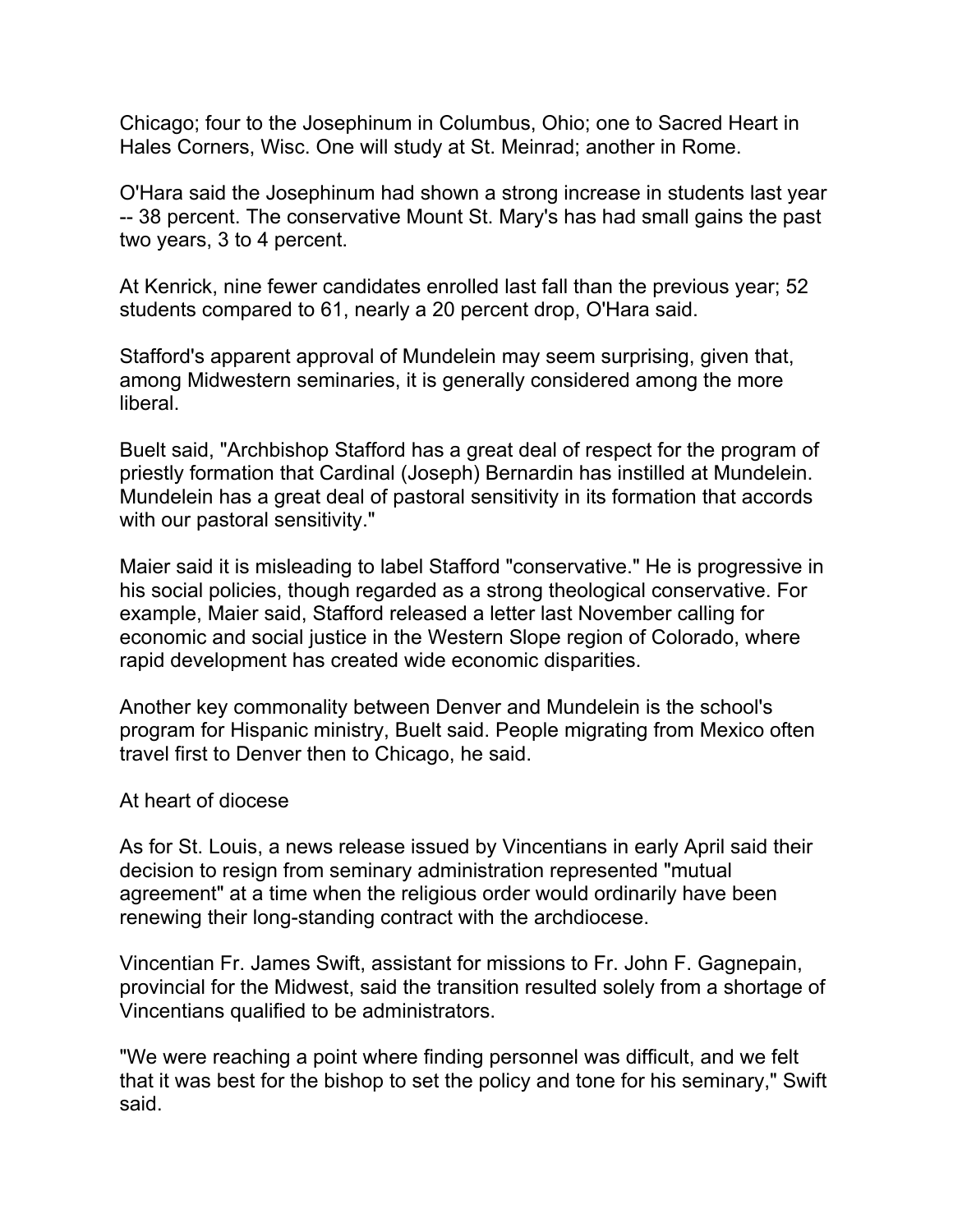Swift said the Second Vatican Council described the seminary as the heart of the diocese. "If it's the heart, there's much more reason for a bishop to be involved in a seminary," he said.

The move to direct archdiocesan control is "a natural evolution," Swift said. Vincentians, founded by St. Vincent de Paul to serve the poor, became seminary teachers and administrators in the United States to help meet the growing need for educated priests in a mission country, he said.

Vincentian educators were drawn to St. Louis early in its history because the first bishop of St. Louis, Bishop Joseph Rosati, was a Vincentian, Swift said. Rosati was appointed to St. Louis in 1827.

Swift noted that two Vincentians will be on the Kenrick staff in the fall, including Fr. J. Dennis Martin, former rector of St. Thomas. Martin will oversee spiritual formation at Kenrick.

"It's true to say that in the past we have focused on education. In future it will not be the focus. We are now moving toward many different kinds of work," Swift said.

## Conservative 'skid'?

Regarding the transition at Kenrick, a well-placed source, requesting anonymity, said many Catholics, including some on the seminary staff, are worried that the school is poised for "a skid into the ultraconservative camp."

The school is generally considered more conservative than other Midwestern seminaries, such as St. Meinrad and Mundelein, but moderate compared to, say, Mount St. Mary. Rigali's predecessor, May, was a moderate aligned with Bernardin and other progressive bishops in the National Conference of Catholic Bishops, which he served as president during the 1980s.

So far, though, even liberals find it hard to fault Rigali's administrative appointments at Kenrick.

Msgr. George Lucas, chancellor under May and a generally well-liked priest, is the new Kenrick rector. Auxiliary Bishop Paul Zipfel, widely respected as a pastoral and spritual leader, has been given oversight of seminary education in his mix of duties.

Rigali has also appointed several laypersons, nuns and priests to the Kenrick